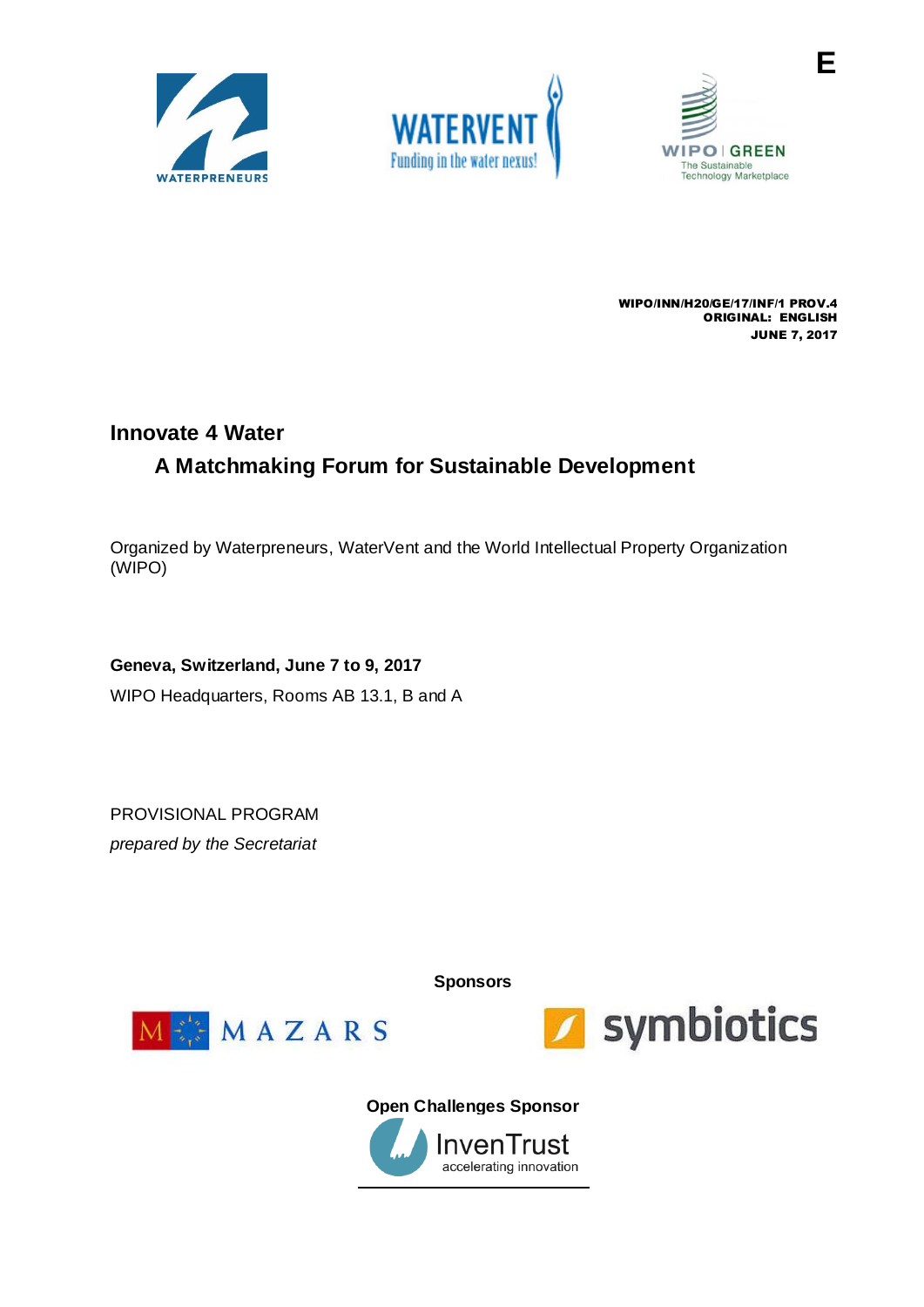**ON African Water Facility<br>Facilité africaine de l'eau KOIS INVEST TOILET** wbcsd **ACTION** Vergnet Hydro Cap-Net<sup>e</sup>  $\mathbb{C}$ symbiotics **Q** VEOLIA **AGAINST**<br>HUNGER **Aqua for All** G seif **BORDA Materdra**  $+<sup>c</sup>$ UNEP nfédération suisse<br>nfederazione Svizzer <u>ഹ</u> ANTENNA **SGS UDUMA** ency for Deve<br>eration SDC  $\mathbf{a}$ TIHH **ANGLO<br>AMERICAN** TAPP<sup>WATER</sup> &Safe GRADUATE<br>INSTITUTE<br>GENEVA UNITED NATIONS **DANONE** susta nable<br>f nance geneva Unil Ŵ Berliner<br>Wasserbetriebe (ହ GSMA Oxfam UNIL I Université de Lausanne The Water Network JBS MADI conser | **Dow** UNTAPPED **EV** Building a bette Ø C **Access To Water**<br>Foundation Global Compact **Kinetics** (4) **C RABTHERM®** cewas Network Switzerland OPTIMUM syngenta foundation<br>for sustainable hybrid strategies consulting rqmicro agriculture **Nestle ETER**  $\cdot$ E WaterLex **O** swiss**bluetec**bridge ASSOCIATION<br>CleanWater4Benin G **QUI POND m** Swiss Re .FY ÉCOLE POLYTECHNIQUE **USAID**  $\mathbf{k}$  $k$ leo **IISD BACKBONE** InvenTrust Korea Technology Financ International Institute for<br>Sustainable Development **HELMHOLTZ** CeV **ETH**zürich **d** alto **Solution BIOTECHPROGRESS** ENVIRONMENTAL M  $*_{\bullet}\mathbb{X}$ **HELMHOLTZ** CENTRE FOR<br>ENVIRONMENTAL<br>RESEARCH - UFZ **BJEJDEJMLD/CNG** mirova HumanNeeds MASSCHALLENGE eawag **WSSCC** responsAbility **SMART WATER**<br>SOLUTIONS WHAT bluefield ) (KRONES **ENGEREE AND REAL PROPERTY**  $\begin{picture}(120,140)(-4.0,0){\line(1,0){100}} \put(15,14){\line(1,0){100}} \put(15,14){\line(1,0){100}} \put(15,14){\line(1,0){100}} \put(15,14){\line(1,0){100}} \put(15,14){\line(1,0){100}} \put(15,14){\line(1,0){100}} \put(15,14){\line(1,0){100}} \put(15,14){\line(1,0){100}} \put(15,14){\line(1,0){100}} \put(15,14){$ orange

Confirmed **participants** include expert representatives from the following organizations: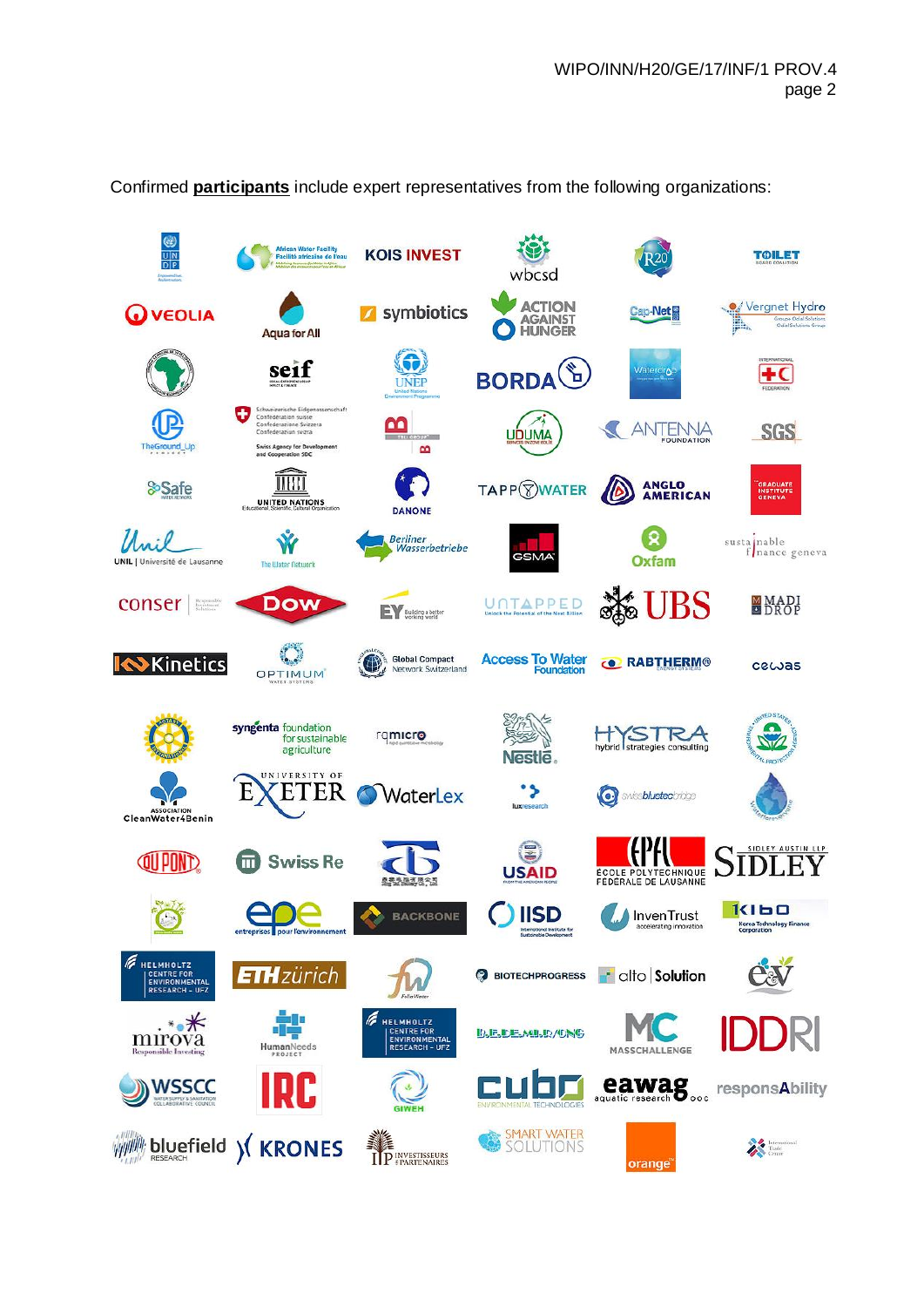

## **Wednesday, June 7, 2017**

## **COACHING SESSIONS (ROOM AB 13.1)**

- 14.00 18.00 For all entrepreneurs pitching on June 8
- 16:00 16:30 Coffee break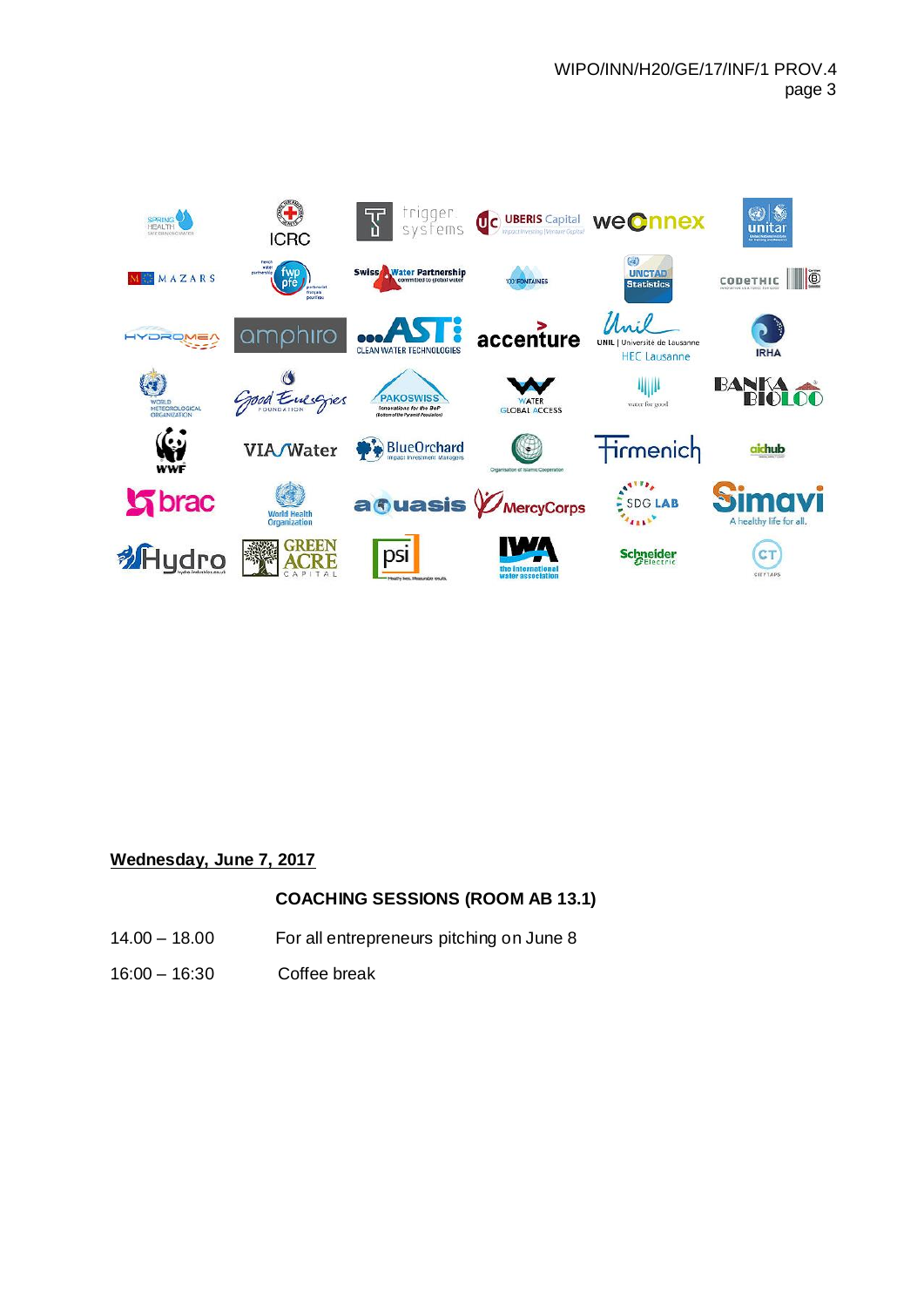## **Thursday, June 8, 2017**

## **MATCHMAKING DAY (ROOM B**)

Moderators: Mr. Ulf Leonhard, Founder, WaterVent, Berlin

Mr. Nicolas Lorne, Director and Co-founder, Waterpreneurs, Geneva, Switzerland

- 08.15 09.00 **Coffee and Registration**
- 09.00 09.20 **Opening and Welcome**
	- Speaker: Mr. Minelik Alemu Getahun, Assistant Director General, Global Issues Sector, World Intellectual Property Organization (WIPO)
- 09.20 09.30 Speakers: Mr. Ulf Leonard
	- Mr. Nicolas Lorne

#### 09:30 – 10:00 **Different Ways of Dealing with Water Issues**

Speakers: Ms. Sally Gutierrez, Director, Environmental Technology Innovation Cluster Development and Support Program, Environmental Protection Agency (EPA), Cincinnati, United States of America

> Mr. Booky Oren, CEO, Booky Oren Global Water Technologies, Tel Aviv, Israel

- 10:00 10.15 **Panel I: Statement on water by a senior insider**
	- Speaker: Mr. Herbert Oberhänsli, Former Vice President, Economics and International Relations, Nestle, Vevey, Switzerland
- 10.15 10.45 **Panel II: Universities and Researchers**
	- Speakers: Dr. Lydia S. Vamvakeridou-Lyroudia, Center for Water Systems, University of Exeter, United Kingdom

Mr. André Beck, *Brandenburgische Wasserakademie e.V.,* Water Technology & Utility Association of Brandenburg, Germany

Mr. Abhirabh Basu, Lux Research B.V., New York, United States of America

Mr. William Maize, Senior Research Analyst, Bluefield Research, Barcelona, Spain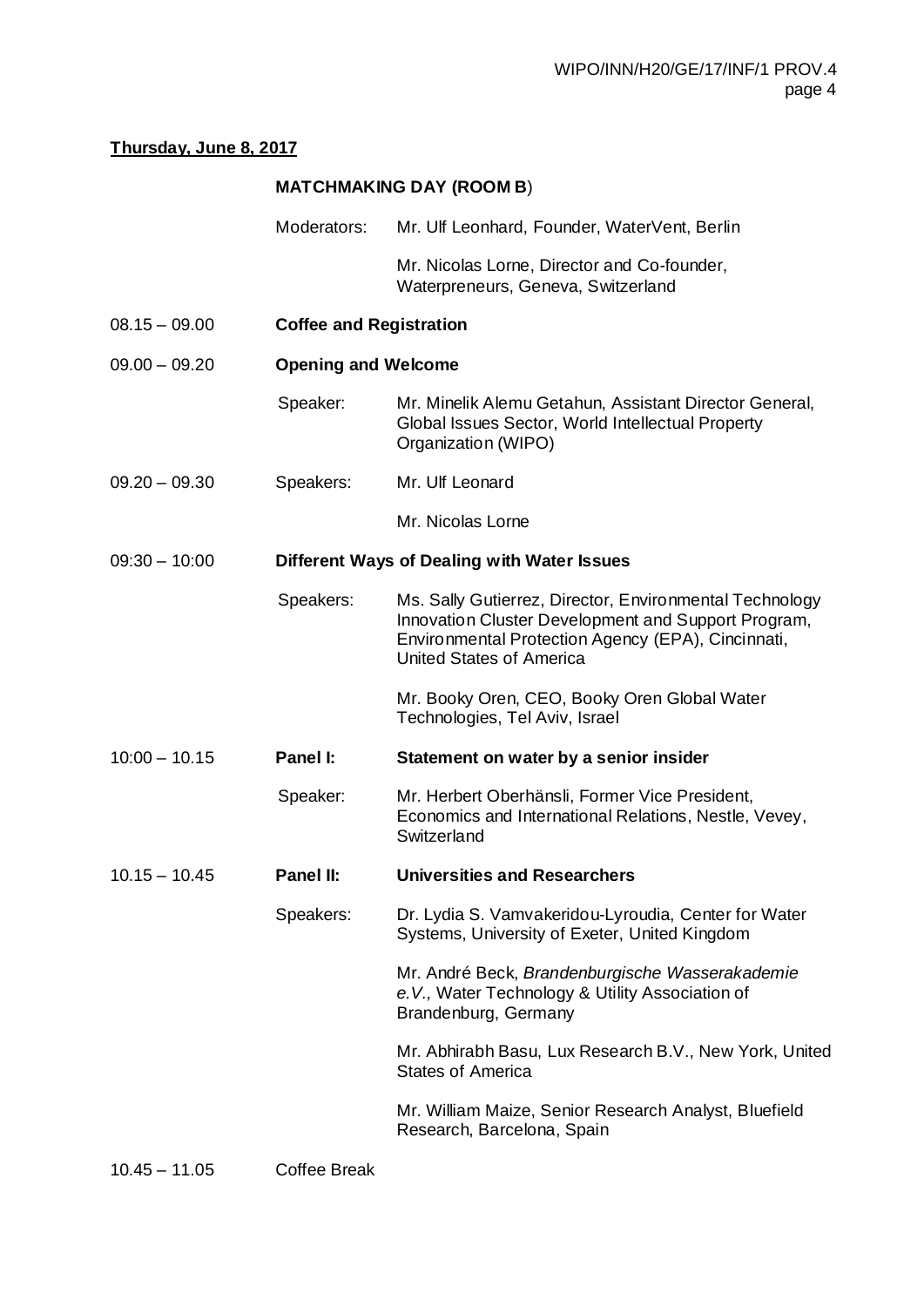## 11.05 – 11.45 **Company Presentations, Part I**

Speakers: Mr. Felix Schill, Hydromea SA, Lausanne, Switzerland

Mr. Thierry Barbotte, CEO, Odial Solutions, Paris

Mr. Grégoire Profite, Optimum Water Systems, La Celle-Saint-Cloud, France

#### 11:45 – 12:05 **Panel III: Clean and Water Tech Clusters**

Each cluster will introduce their initiatives and the role they play in water technology development and recent accomplishments.

What are the newest or most innovative technologies coming out from their initiatives?

Speakers: Dr. Regina Gnirss, Innovation Management, Berlin Water, **Berlin** 

Mr. David Dornbusch, Clean Tuesday, Paris

Mr. Claus R. Mertes, Managing Director, *Deutsche Meerwasserentsalzung (DME) Gmbh* (German Desal), Duisburg, Germany

Mr. Sergio Vallesi, Research Associate, Durham University, Durham, United Kingdom

#### 12.05 – 13:15 **Company Presentations, Part II**

Speakers: Messrs. Mehdi Berrada and Mauro Pedretti, ALTO Solution, Agadir, Morocco

Mr. Thomas Stiefmeier, Amphiro AG, Zurich, Switzerland

Mr. Joseph Ernes, Agua for All, on behalf of @scale ltd., VK 's-Gravenhage, Netherlands

Mr. Zeev Efrat, AST Innovation – WellToDo, Rotec, D-Light, Israel

Ms. Namita Banka, Founder and Director, Banka BioLoo, Hyderabad, India

Ms. Rachel Major, Chief Executive Officer (CEO) and Cofounder, NuLeaf Tech, Cupertino, United States of America

Mr. Lars Willi, CEO, WECONNEX Ltd., St. Gallen, **Switzerland**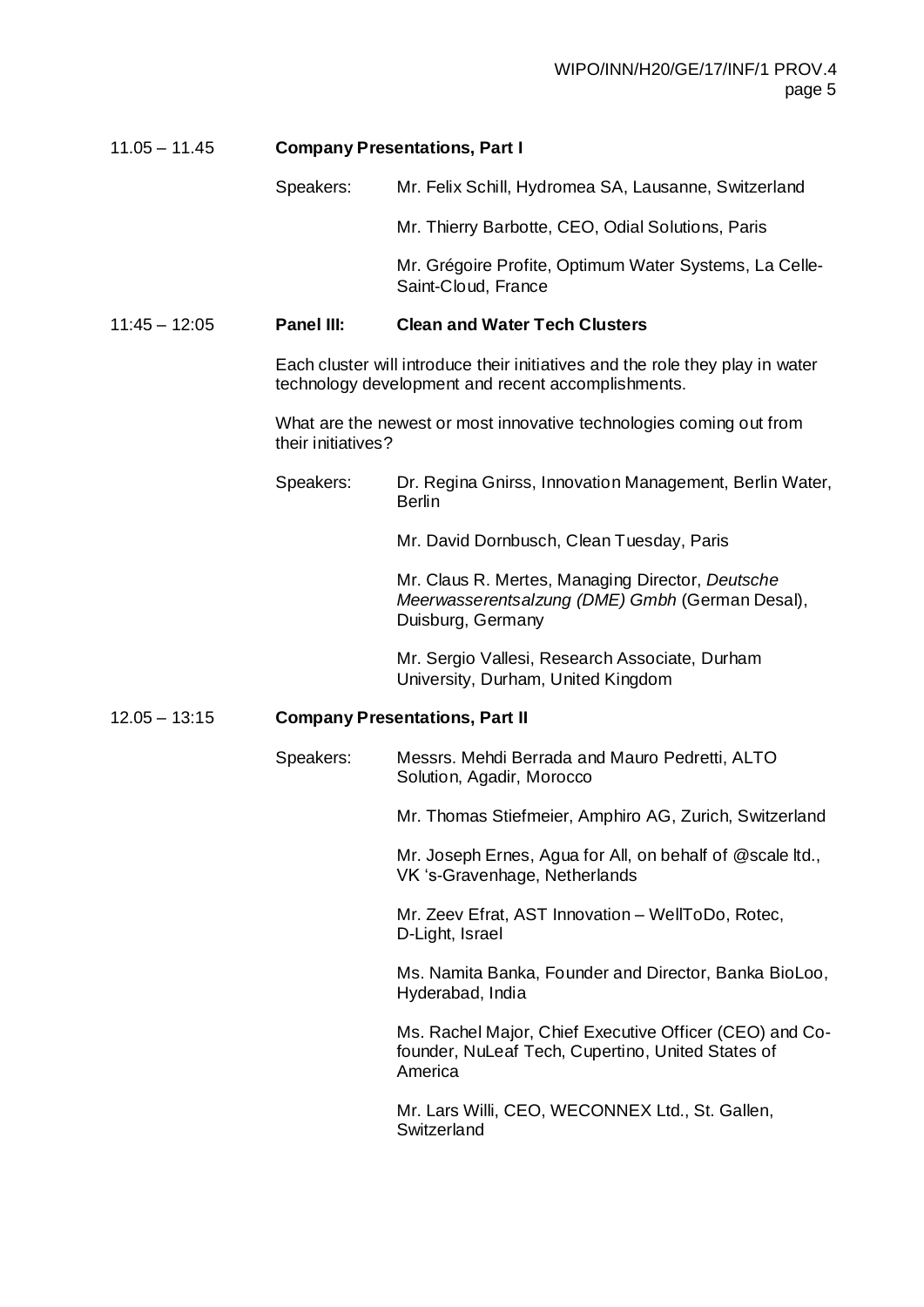Mr. Guido Kohler, CEO, AquaNetto Group GmbH, Sierre, Switzerland Ms. Jasmina van Driel, SMART Centre Group, Wageningen, Netherlands Mr. Mino Negrin, Nufiltration, Caesarea, Israel 13.15 – 14.30 Lunch (Sandwiches will be provided) 14:30 – 15.00 **Panel IV: Institutions Supporting New Technologies** Speakers: Mr. Dieter Ernst, Innovation and Water Consult (IWC), Member of the Board, German Water Partnership, Berlin Mr. Pau M. Garcia, Senior Consultant, Florenus AG, Berlin Mr. Amir Cahn, Director of Research & Business Development, SWAN Forum, London, represented by Mr. Uri Gutermann, Gutermann AG, Zurich, Switzerland Mr. Elad Frenkel, Aqwise, for Watec Israel, Tel Aviv, Israel Ms. Sandra Bry, Climate Technology Specialist, UN Climate Technology Centre & Network (CTCN), UNFCCC Climate Technology Centre and Network, Copenhagen, Denmark Dr. Joachim Nӧller, Heimholtz Centre for Environmental Research, Leipzig, Germany Ms. Brindusa Burrows, The Ground Up Project, Founder, Geneva, Switzerland 15:00 – 16:10 **Company Presentations, Part III** Speakers: Mr. Sergey Petrov, Biotechprogess, Saint Petersburg, Russia Ms. Ainhoa Lete, CEO, Bunt Planet, San Sebastian, Spain Dr. Bekithemba Gumbo, Cap-Net, United Nations Development Program (UNDP), UNDP Water and Ocean Governance Programme, Rio de Janeiro, Brazil Mr. Rui Bras Gomez, CUBO Environmental Technologies, Castelo da Maia, Portugal

Mr. Zoé Froget, *Eau et Vie*, Nantes, France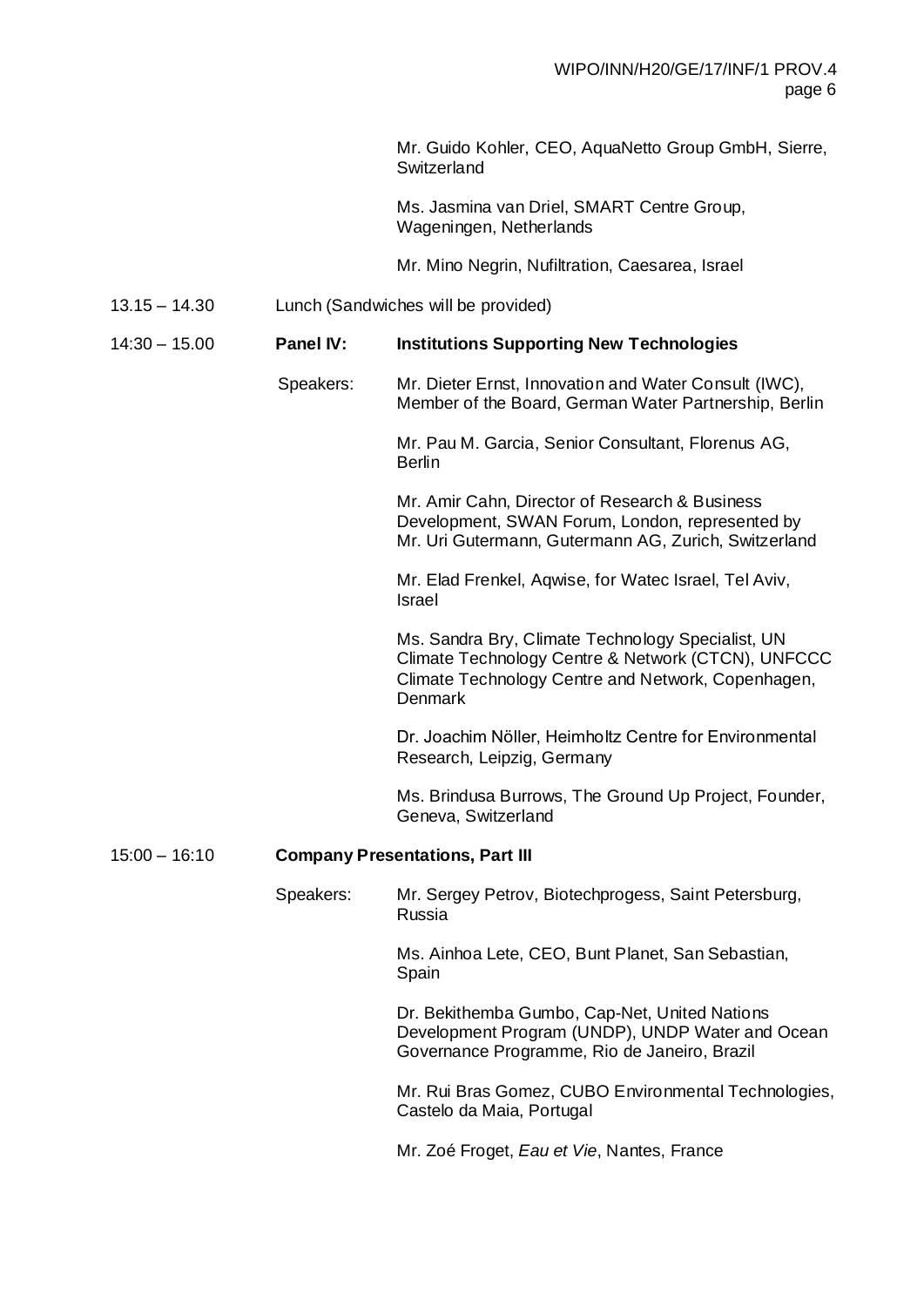Mr. Brian Wickins, Ecotec Water Treatment Ltd., London Mr. Denis Ngonian Kouakou, Bedemir, Ivory Coast Ms. Nicole Georges, ECyTech, Basel, Switzerland

Mr. Magnus Jern, TAPP Water, Barcelona, Spain

Mr. Etienne Cabane, ETH Zurich, Switzerland

Mr. Abdou Maman Kané, Tech-Innov, Niamey

## 16:10 – 16:30 Coffee Break

## 16:30 – 18:10 **Company Presentations, Part IV**

Speakers: Mr. Jonathan Levine, Folia Water, Mountain View, United States of America Mr. David Monnier, Fonto de Vivo, Nantes, France Mr. Martin Wesian, Helioz GmbH, Vienna Mr. Urs Studer, Rabtherm AG, Zurich, Switzerland Dr. Joachim Nӧller, Heimholtz Centre for Environmental Research, Leipzig, Germany Mr. Tobias Schaad, Rqmicro AG, Zurich, Switzerland Mr. Kishan Nanavati, Spring Health Water India Pvt. Ltd., Bengaluru, India Ms. Violette Ruppaner, Strategos/Swiss Bluetec Bridge, Lausanne, Switzerland Ms. Sophie Berthoud, Swiss Fresh Water, Lausanne, Switzerland Mr. Saad Khan, Pakoswiss Technologies Ltd. Pakistan, Rawalpindi, Islamabad Mr. Francesco Manso, Trigger Systems, Lisbon Mr. Nhat Vuong, Water Inception, Lausanne, Switzerland Mr. Thomas Vernier, Inventor, Berlin Mr. David Kuria, CEO, AfricAqua, Nairobi Mr. Sascha Donougher, Ynspire Water, Kassel, **Germany**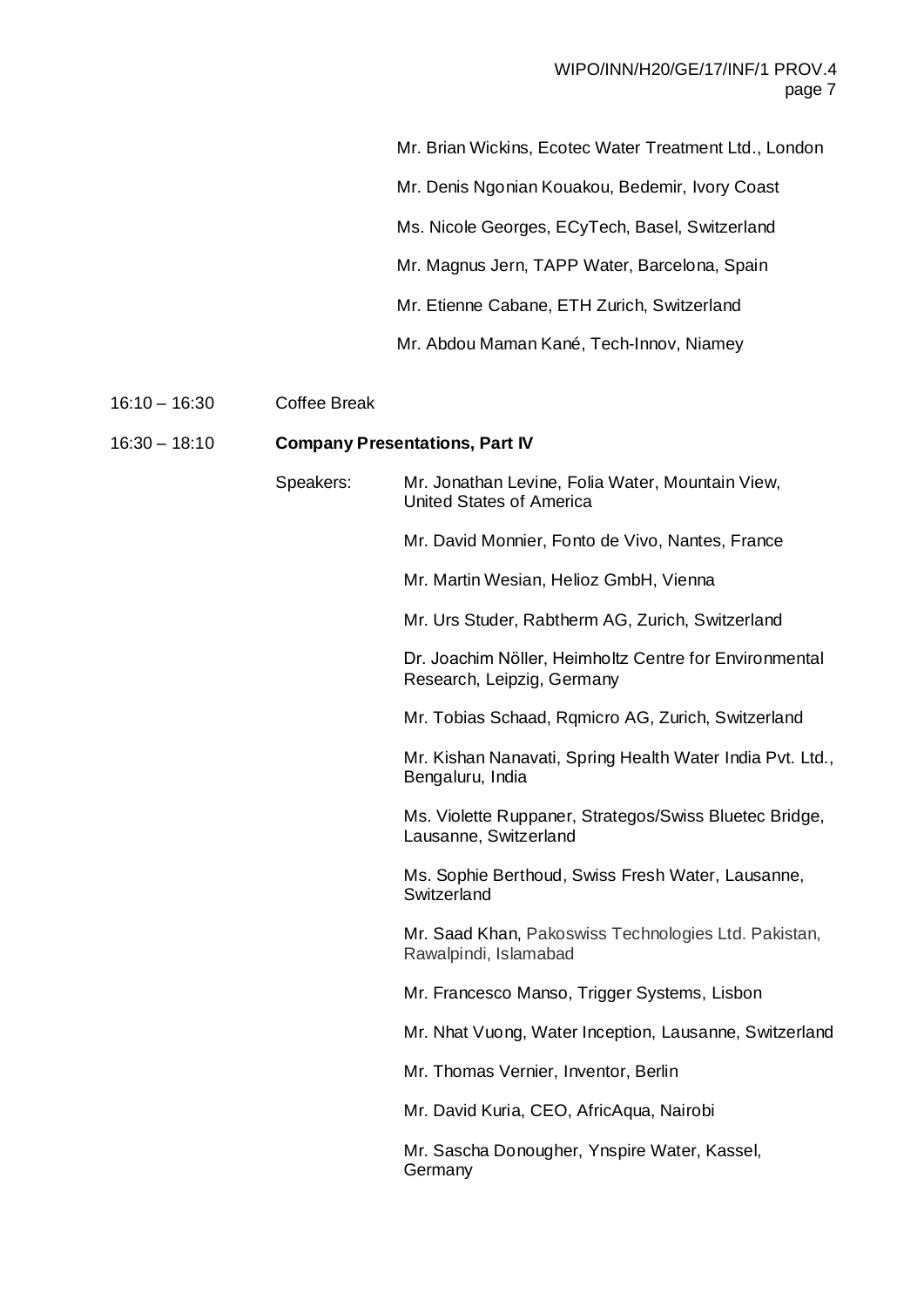Mr. Jim Chu, CEO, UNTAPPED, San Francisco, United States of America

Mr. Grégoire Landel, CityTaps, Paris

## 18:10 – 18:35 **Wrap up by Water Tech Investors (Financial Investors)**

Speakers: Mr. Graham Symmonds, Chief Knowledge Officer, FATHOM, Global Water Management, LLC, Phoenix, United States of America

> Mr. Arthur Woods, Founding Partner, TOTAL Impact Capital, Geneva, Switzerland

Mr. Nick Pendleton, Forge Strategy & Growth Associated, Weybridge, United Kingdom

Mr. Raj Malhotra, CEO, Inventrust, Boston, United States of America

Mr. Min-Gon Kim, Senior Manager, Korea Technology Finance Corporation, Busan, Republic of Korea

#### 18.35 – 18.45 **Concluding Remarks and Outlook for the Open Forum on June 9**

Speakers: Mr. Nicolas Lorne

Mr. Ulf Leonhard

Mr. Anatole Krattiger, Director, Global Challenges Division, WIPO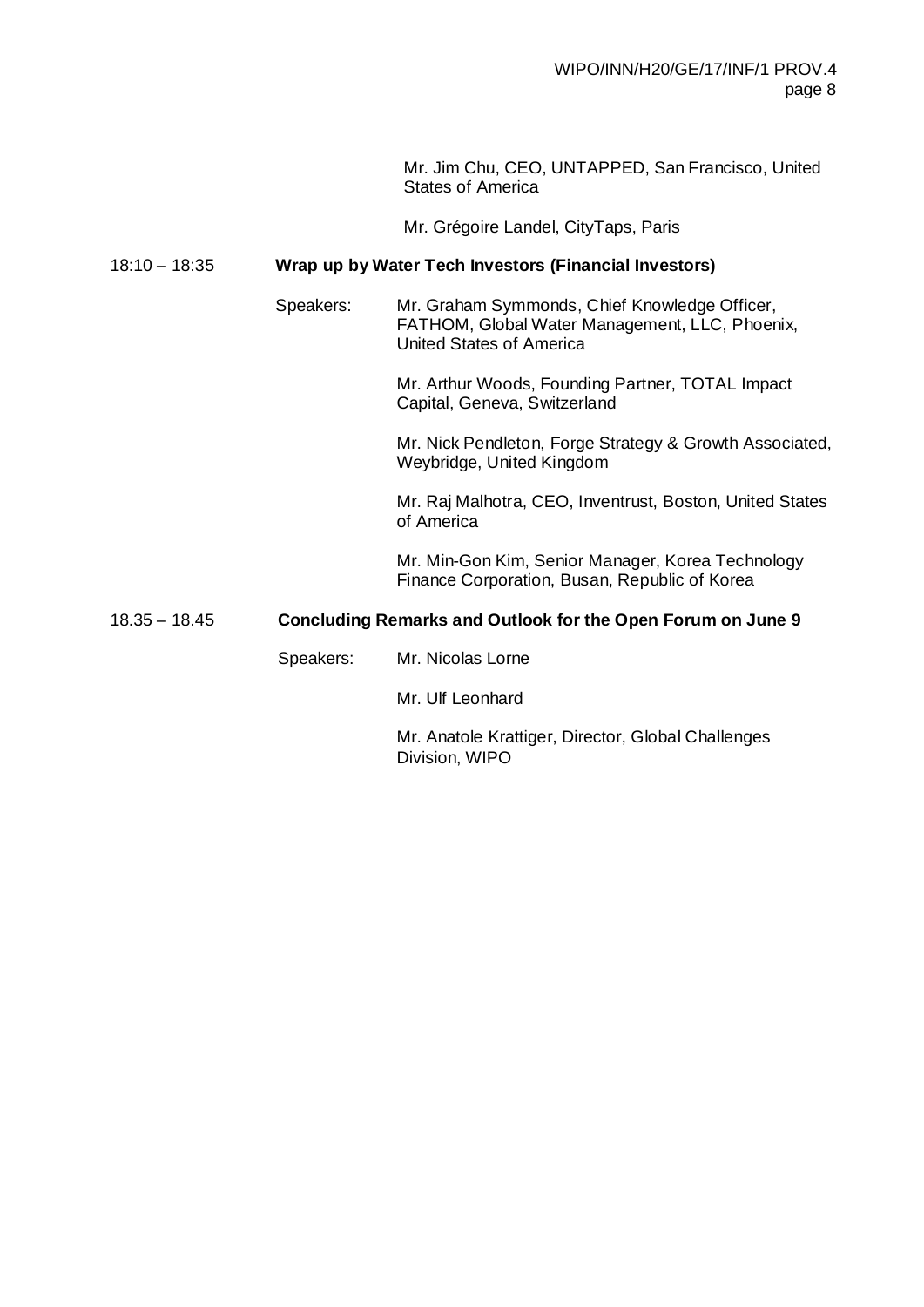**Friday, June 9, 2017** (Participation is free of charge but limited by room capacity)

## **OPEN FORUM (ROOM A)**

|                 | Moderators:                | Mr. Anatole Krattiger, Director, Global Challenges<br>Division, WIPO, Geneva, Switzerland                 |  |
|-----------------|----------------------------|-----------------------------------------------------------------------------------------------------------|--|
|                 |                            | Mr. Nicolas Lorne, Director and co-founder,<br>Waterpreneurs, Geneva, Switzerland                         |  |
| $08.00 - 08.45$ | <b>Registration</b>        |                                                                                                           |  |
| $08.45 - 09.00$ | <b>Opening and Welcome</b> |                                                                                                           |  |
|                 | Speakers:                  | Mr. Minelik Alemu Getahun, Assistant Director General,<br>Global Issues Sector, WIPO, Geneva, Switzerland |  |

Mr. Ulf Leonard, Founder, WaterVent, Berlin

09.00 – 09.20 **Keynote Address**

Speaker: Mr. John Tidmarsh, Chief Investment Officer, R20 Regions for Climate Action (WIPO GREEN Partner), Geneva, Switzerland

#### **TOPIC 1: WATER AND SANITATION IN THE CIRCULAR ECONOMY**

Water overuse is a major cause of water stress and human rights breaches. Water reuse and recycling is an opportunity to mitigate the risks faced by large water users and to improve access to water and sanitation for all through innovative technological and entrepreneurial models. Agricultural and health aspects play an important role and various facets of the nexus will be discussed.

09.20 – 09.45 **Organizations' Pitches** 

Speakers: Ms. Namita Banka, Founder and Director, Banka Bioloo, Steering Committee Member of Sanitation and Water for All, Hyderabad, India

> Ms. Tatiana Fedotova, Water Director, World Business Council for Sustainable Development (WBCSD), Geneva, **Switzerland**

> Mr. Mathieu Lamolle, Senior Advisor, Sustainability Standards and Value Chains, International Trade Center, Geneva, Switzerland

Ms. Laure Criqui, Fellow, International Urban Development, *Institut du développement durable et des relations internationales* (IDDRI), Paris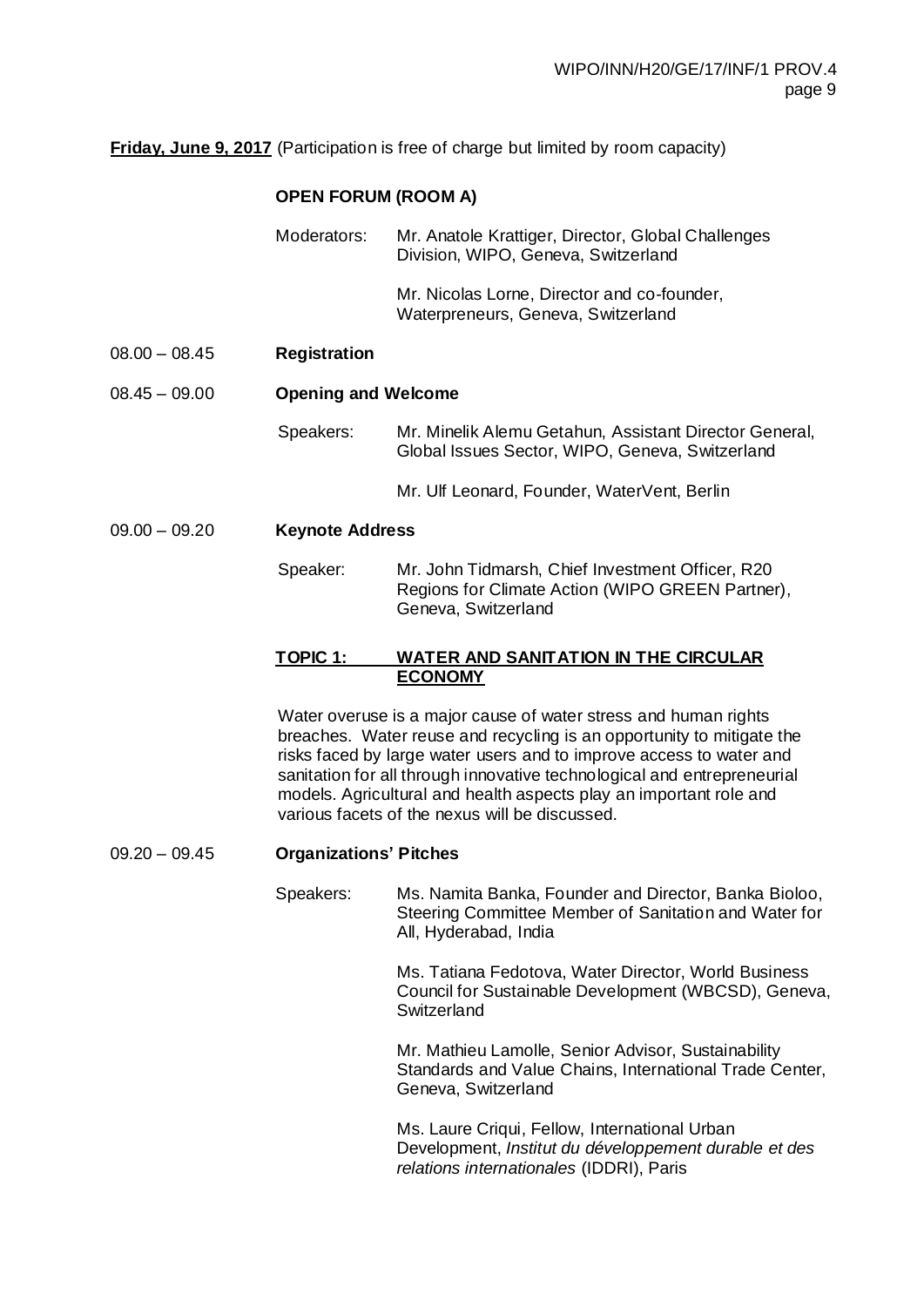Mr. Sergio Vallesi, Research Associate, Durham University, Durham, United Kingdom

Mr. Olivier Jacquet, Schneider Electric, Sustainable Development, Rennes, France

#### 09.45 – 10.10 **Panel Discussion**

| Moderator: | Ms. Cheryl Hicks, General Director, Toilet Board<br>Coalition, Geneva, Switzerland                     |
|------------|--------------------------------------------------------------------------------------------------------|
| Speaker:   | Mr. Michael Nique, Research and Insights Senior<br>Manager, Groupe Speciale Mobile Association (GSMA), |

10.10 – 10.40 Coffee Break sponsored by Symbiotics S.A.

#### **TOPIC 2: WATER—ENERGY NEXUS**

London

In the development sector, water and energy issues are closely intertwined. In many instances, coordinated approaches open up creative opportunities for win-win solutions.

#### 10.40 – 11.05 **Organizations' Pitches**

Speakers: Mr. Florian Thevenon, Scientific Officer, WaterLex, Geneva, Switzerland

> Prof. Eusebi Nomen, Co-founder WGA Water Global Access, Andorra la Vella

Mr. Mudhyan Al Mudhyan, King Abdullah City for Atomic and Renewable Energy, Riyadh

Mr. José Luis Carrasco, Aquasis Solutions, Vevey, **Switzerland** 

Ms. Annabelle Prin-Cojan, Head of Environment, *Entreprises pour l'environnement*, Paris

#### 11.05 – 11.30 **Panel Discussion**

Moderator: Ms. Anja von der Ropp, Program Officer, Climate Change and Food Security, Global Challenges Division, WIPO, Geneva, Switzerland Speakers: Mr. Lars Willi, Founder, WeConnex AG, St Gallen, **Switzerland** Mr. Tom Wildman, WASH Advisor for Sustainable Market

Development, Oxfam, GB, Manila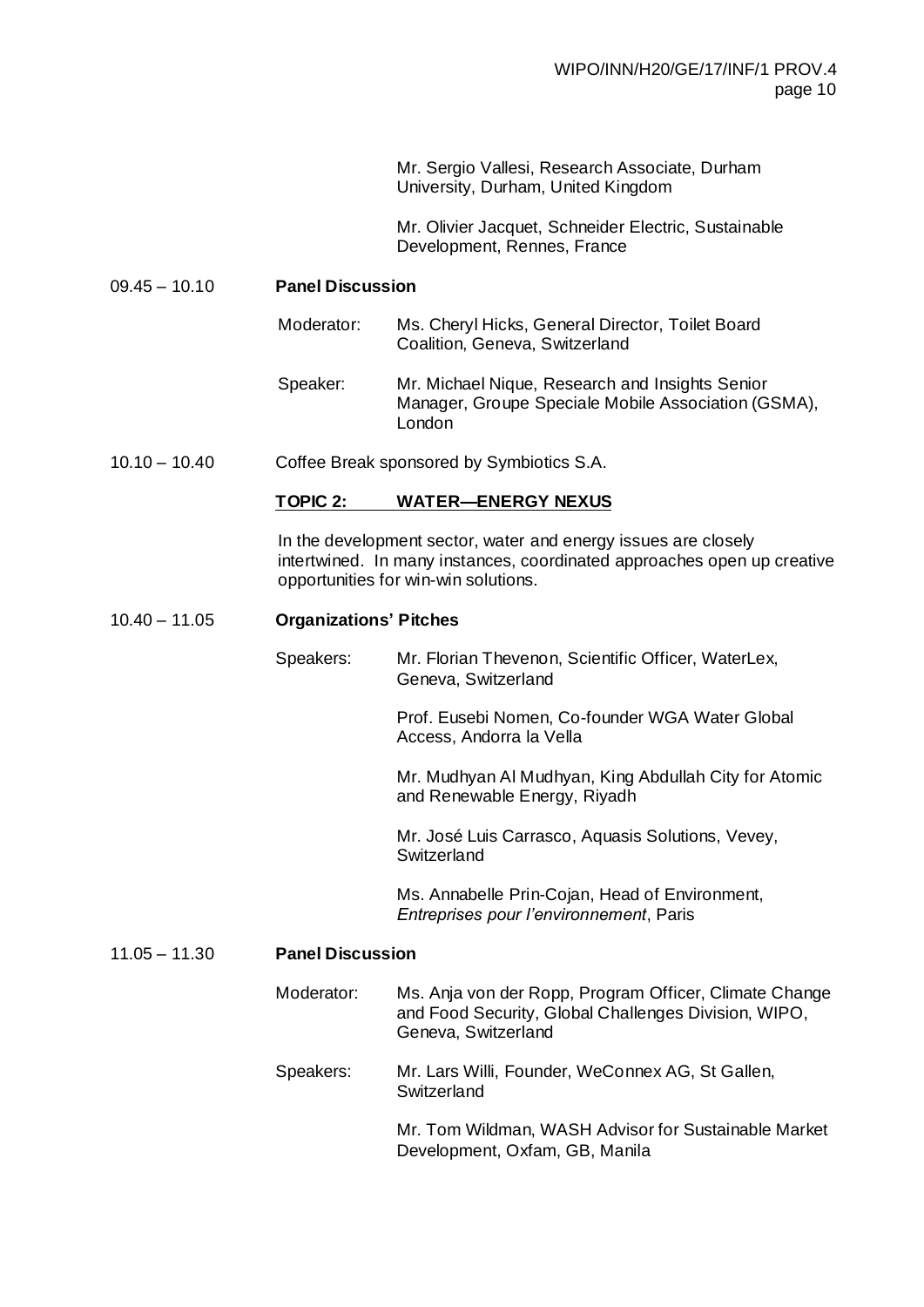Mr. Nat Paynter, Vice President, Strategic Partnerships, Safe Water Network, New York, United States of America

Ms. Martine Vullierme, Deputy Director, Africa Middle East, Veolia, Paris/Mr. Thierry Barbotte, CEO at Odial Solutions, Ingré, France

#### 11.30 – 11.40 **Special address**

Speaker: Mr. Nicholas Niggli, Director General, Republic and State of Geneva, Department of Security and Economy, Directorate General for Economic Development, Research and Innovation, Geneva, Switzerland

#### 11.40 – 12.00 **Networking**

#### **TOPIC 3: SMART WATER TECHNOLOGIES**

New technologies in the water sector can facilitate and accelerate the deployment of successful solutions and the monitoring of activities and their impact.

#### 12.00 – 12.25 **Organizations' Pitches**

Speakers: Mr. Michael Nique, Research and Insights Senior Manager, Groupe Speciale Mobile Association (GSMA), London

> Mr. Phil Newman, Head of Innovation, Anglo American, London

Ms. Sandy Hwang, Vice President, Business Analytics & Development, Safe Water Network, New York, United States of America

Mr. Steve Mac Feely, Chief Statistician, UNCTAD, Geneva, Switzerland

Mr. Themba Gumbo, Director, Cap-Net initiated by UNDP, Rio de Janeiro, Brazil

Mr. Daniel Lipschits, Strategic Production, CONTRACTS11, São Paulo, Brazil; Paramaribo, Surinam; Friesland, Netherlands

Mr. Chris Perceval, Director Sustainability Solutions, South Pole Group, Geneva, Switzerland

#### 12.25 – 12.50 **Panel Discussion**

Moderator: Mr. Ludovic Centonze, Corporate Sustainability and Responsibility Manager, Orange, Paris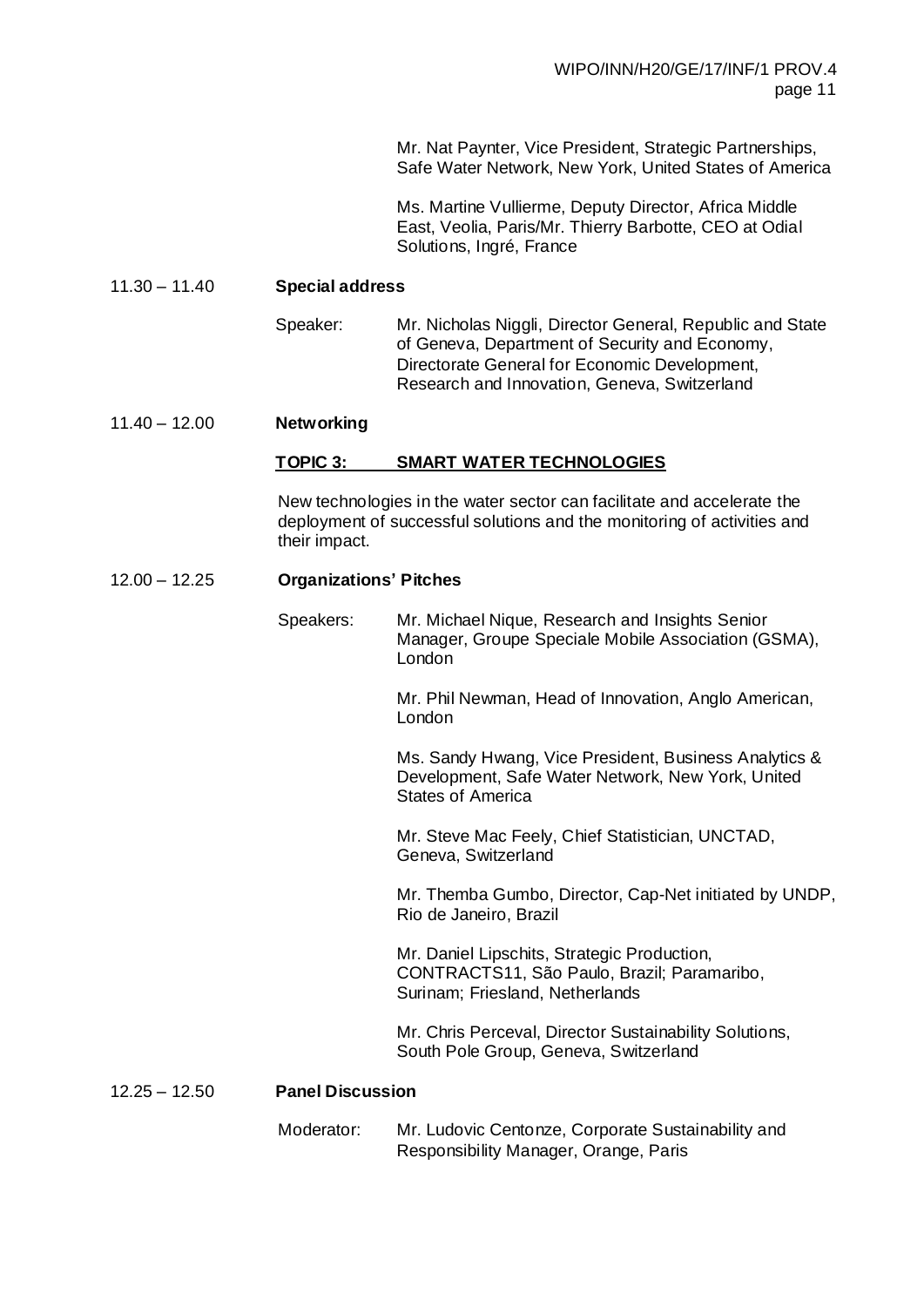12.50 – 14.00 Lunch sandwiches, sponsored by External Relations Division, WIPO

#### **OPEN CHALLENGES LAUNCH:**

A brief luncheon speech will launch two open challenges: Energy consumption during waste water treatment, and Measure and monitor water resources.

Speaker: Mr. Raj Malhotra, CEO, InvenTrust, Delaware, United States of America

#### **TOPIC 4: SUSTAINABLE ECOSYSTEM FOR WATER ENTREPRENEURS**

Entrepreneurs often require support from partners in the various phases of their growth. The variety of stakeholders each with their specializations involved sometimes makes continuity difficult.

#### 14.00 – 14.25 **Organizations' Pitches**

Speakers: Ms. Tandiwe Erlmann, Manager, CEWAS, Willisau, **Switzerland** 

Mr. Sören Brosch, BORDA e.V., Bremen, Germany

Ms. Bryony Stentiford, Head of Strategic Partnerships, IRC (WASH), Amsterdam, Netherlands

Ms. Jasmina van Driel, SMART Centre Group, Wageningen, Netherlands

Mr. Tomi Nummi, Accenture Development Partnerships, Nordic Lead, Helsinki

Ms. Titia Wouters, Program Manager, VIA Water, hosted by UNESCO-IHE Institute for Water Education, Delft, **Netherlands** 

Mr. Jonathan Normand, Codethic/B LAB, Geneva, Switzerland

#### 14.25 – 14.50 **Panel Discussion**

- Moderator: Ms. Violette Ruppanner, Partner/Manager, Strategos/ Swiss Bluetec Bridge, Lausanne, Switzerland
- Speakers: Mr. Jim Chu, CEO, UNTAPPED, San Francisco, United States of America

Ms. Jessie Coates, EY, Head of Operations at Enterprise Growth Services, London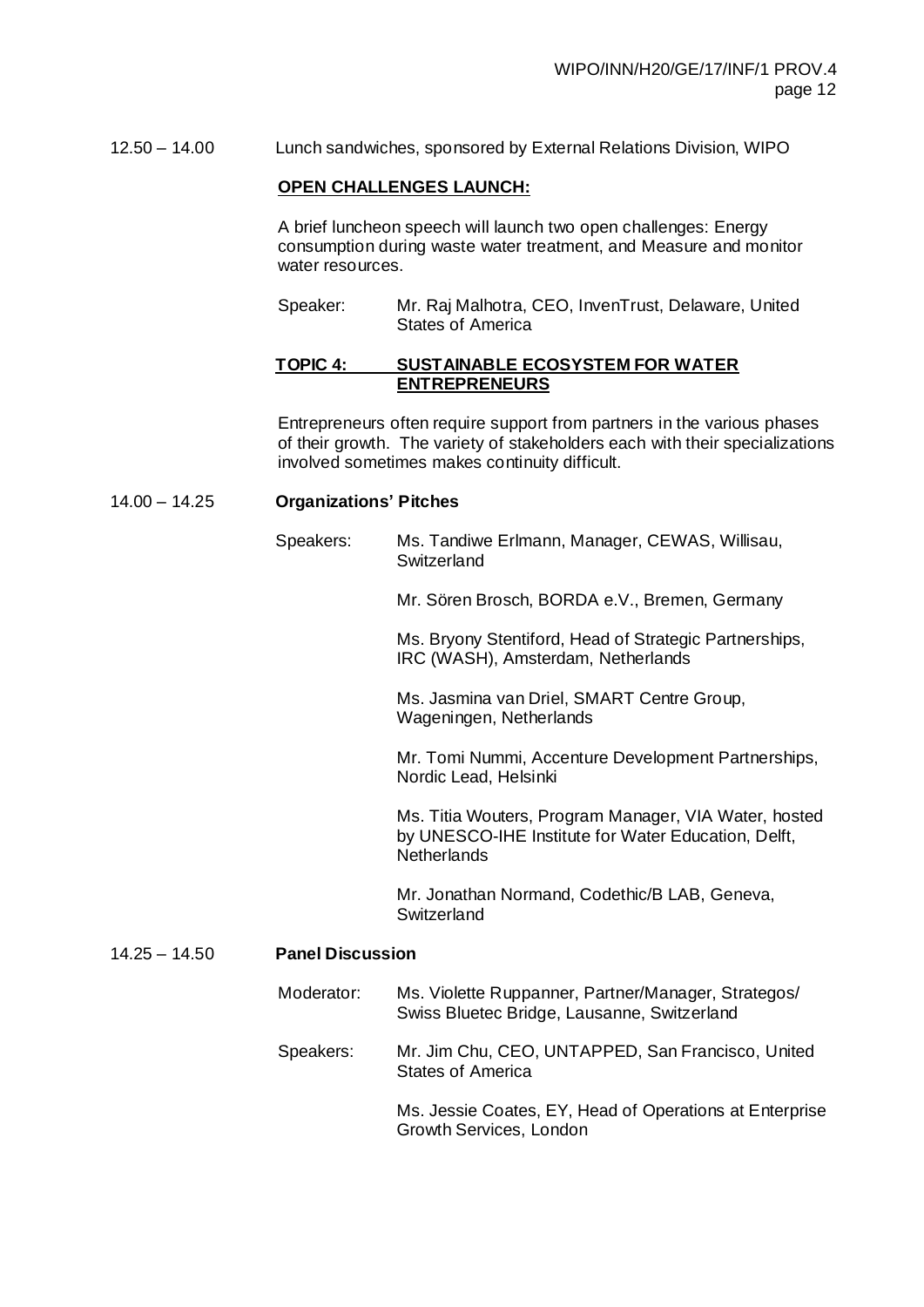Mr. Derek Queisser, Queisser & Cie, Managing Partner, Geneva, Switzerland

Ms. Amanda Loeffen, Director General, WaterLex, Geneva, Switzerland

#### 14.50 – 15.10 **Networking**

#### **TOPIC 5: HYBRID BUSINESS MODELS**

The water sector is seeing the emergence of various hybrid models that contribute to solve local problems (in particular accessibility and affordability). These models are often considered the most effective, combining complementary and sometimes unconventional approaches.

#### 15.10 – 15.35 **Organizations' Pitches**

|                 | Speakers:                                 | Mr. Kishan Nanavati, CEO, Spring Health Water India<br>Pvt. Ltd., Bengaluru, India                                         |
|-----------------|-------------------------------------------|----------------------------------------------------------------------------------------------------------------------------|
|                 |                                           | Mr. Olivier Richards, Policy and Innovation Analyst,<br>Carbon Trust, London                                               |
|                 |                                           | Mr. Nicolas Schmitt, Business Development Manager,<br>Danone Communities, Paris                                            |
|                 |                                           | Mr. Cyrille Antignac, Founder, UBERIS Capital, London                                                                      |
|                 |                                           | Mr. Nat Paynter, Vice President, Safe Water Network,<br>VP - Strategic Partnerships, New York, United States of<br>America |
|                 |                                           | Mr. Gerdien Seegers, Business Developer, Smart Water<br>Solutions, Delft, Netherlands                                      |
|                 |                                           | Mr. Jérôme Voillat, Coordinator, Antenna Foundation,<br>Geneva, Switzerland                                                |
| $15.35 - 16.00$ | <b>Panel Discussion</b>                   |                                                                                                                            |
|                 | Moderator:                                | Ms. Jessica Graf, Founder and Managing Director, LeFil<br>Consulting and Hystra Network Partner, Zurich,<br>Switzerland    |
| $16.00 - 16.30$ | Coffee Break sponsored by Symbiotics S.A. |                                                                                                                            |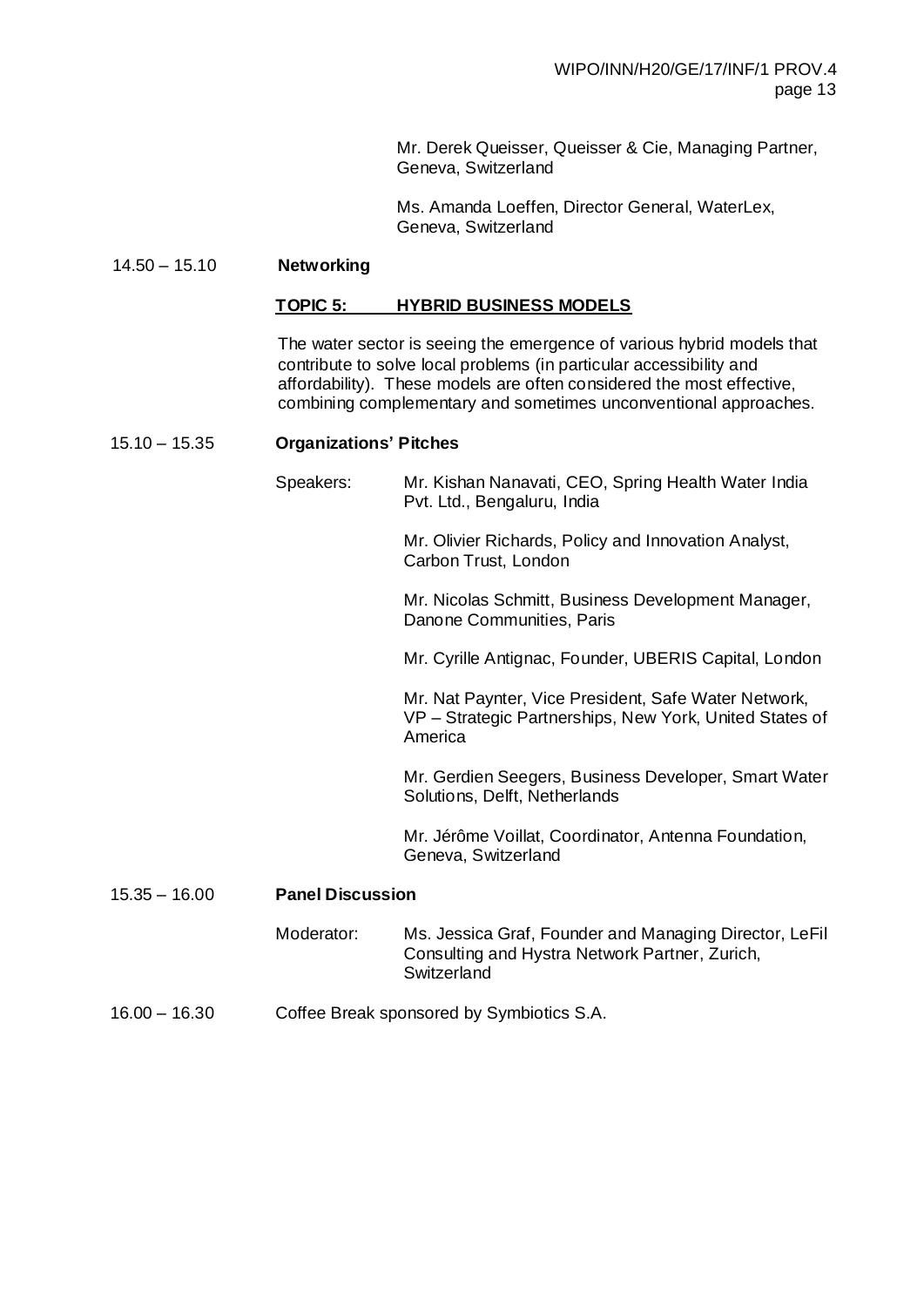#### **TOPIC 6: BLENDED FINANCE**

Investing in the water sector is often perceived as risky and complex. To de-risk and make the sector more attractive for public and private investments, innovative finance mechanisms are needed. Many are currently being developed and tested.

#### 16.30 – 16.55 **Organizations' Pitches**

Speakers: Mr. Pierre Carpentier, Chief Investment Officer, *Investisseurs et Partenaires*, Paris

> Mr. Christophe Guillemin, Board Member, UDUMA, Ingré, France

Mr. Jeremy Gorelick, Senior Infrastructure Finance Advisor, USAID WASH-FIN, New York, United States of America

Ms. Siham Boukali, Advisor Financial Sector Development & Business Management, HELVETAS, Bern

Mr. David Uzsoki, IISD, Infrastructure Finance Specialist, Geneva, Switzerland

Mr. Philippe Spicher, Amos Advisory, Consultant for Swiss Water Partnership, Fribourg, Switzerland

Mr. Sjef Ernes, Managing Director, Aqua for All, The Hague

Mr. Robert Rubinstein, Chairman and Founder, TBLI Group Holding B.V., Amsterdam, Netherlands

#### 16.55 – 17.20 **Panel Discussion**

Ms. Sandy Hwang, Vice President, Business Analytics & Development, Safe Water Network, New York, United States of America

Mr. Philippe Guettier, General Director, *Partenariat Français pour l'eau* (PFE), Paris

Mr. Michael Nique, Research and Insights Senior Manager, Groupe Speciale Mobile Association (GSMA), London

Dr. Serena Guarnaschelli, Partner, KOIS Invest, London

Moderator: Mr. Roland Dominicé, CEO, Symbiotics S.A., Geneva, **Switzerland**